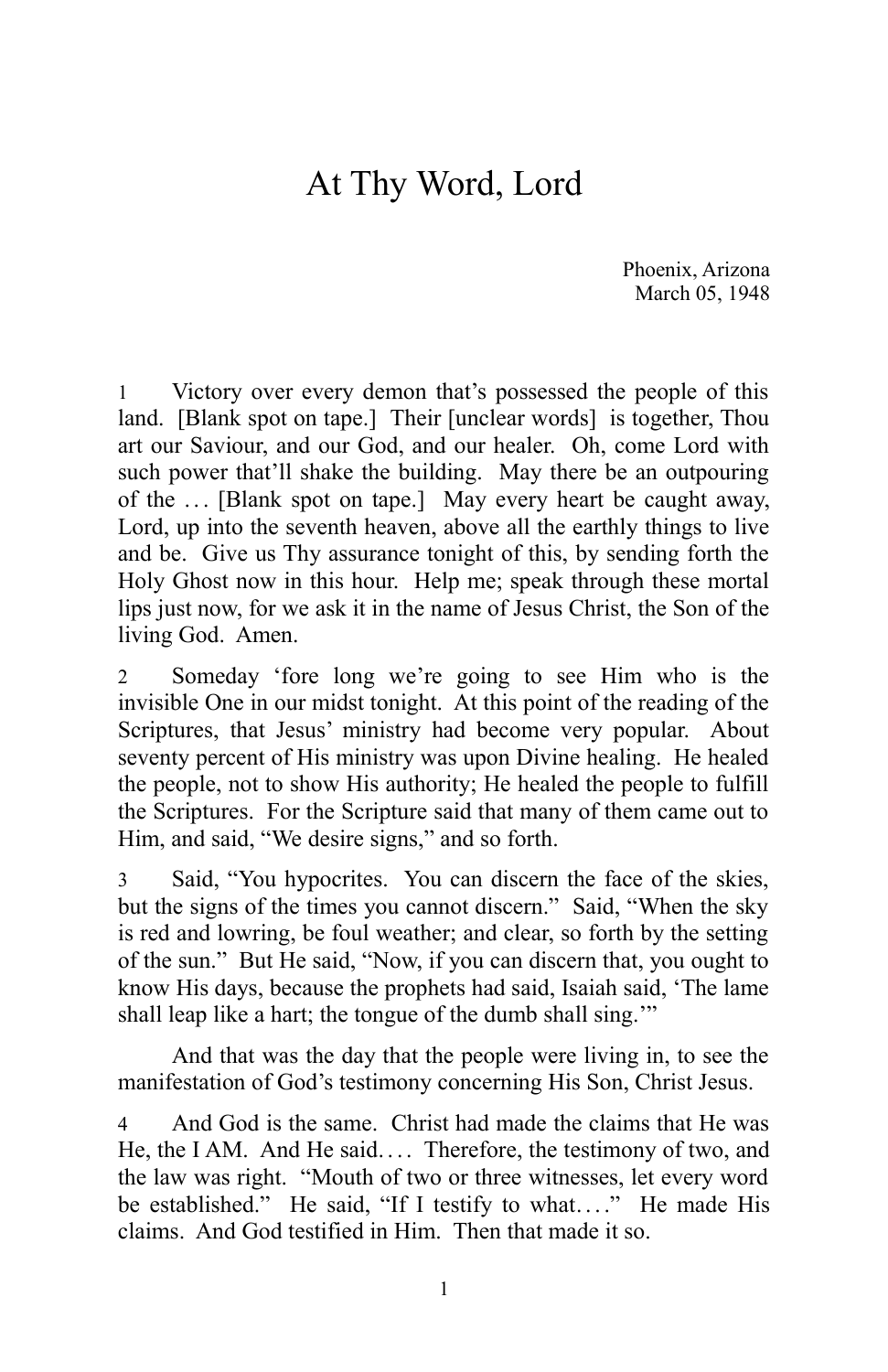5 Well, isn't it just the same tonight? He, in His days of His visitation, He had people who looked for Jehovah way back, as He was in the wilderness with Moses. But He said, "As you have believed in God, believe also in Me." God was in Christ reconciling the world to Himself. Now, He said, "You believed in Him back there when He was in the form of Spirit, now the Father is in Me. And I am in the Father, and the Father in Me. Now, you believe Me for the very works' sake."

Now, many people are looking forward.... Some of them say, "I believe God can do all things." Anyone that's even got their right mind knows that God can do all things. If He cannot do all things, He's not Almighty God. But if He is Almighty God, He can do all things.

6 Therefore, the trouble of it is tonight with people, they're looking for God way millions of miles away, when God is right here in your midst now. Think of it. The One that you love, the One that you serve is here. He spoke these words, "Wherever two or three are gathered in My name, there I will be in their midst." That's just as true as any of the rest of the Scripture.

7 Now, He promised that He would do these things, sending signs and wonders. And now, God has made that known to the people. Now, if you can get the vision of it, and will believe it, tonight will be your night to be healed. Now, if you doubt it, there's no matter.... If Christ Himself was wearing my suit and my shoes, He was standing here and you had the ... [Blank spot on tape.] You would go away from here just as sick as you are now. He cannot save you against your own will. He cannot heal you against your own will. You must believe that He is, and a rewarder of those who diligently seek Him. Amen. Is that right?

Now, He's here to heal tonight. Why would He heal some and leave others go? See, it's not God's will for any of you to go unhealed. It's not God's will for any of you to go unsaved. He died. He came to get a [unclear words]. And sickness is the cause.... Sin is the cause of sickness.

8 To rid it, put it away. Divorce it, get away from it. God divorced everything of the dev... [Blank spot on tape.] Upon the human [Blank spot on tape.] When Christ died at the cross, a perfect deliverance. Delivered everything. He's free from sin, free from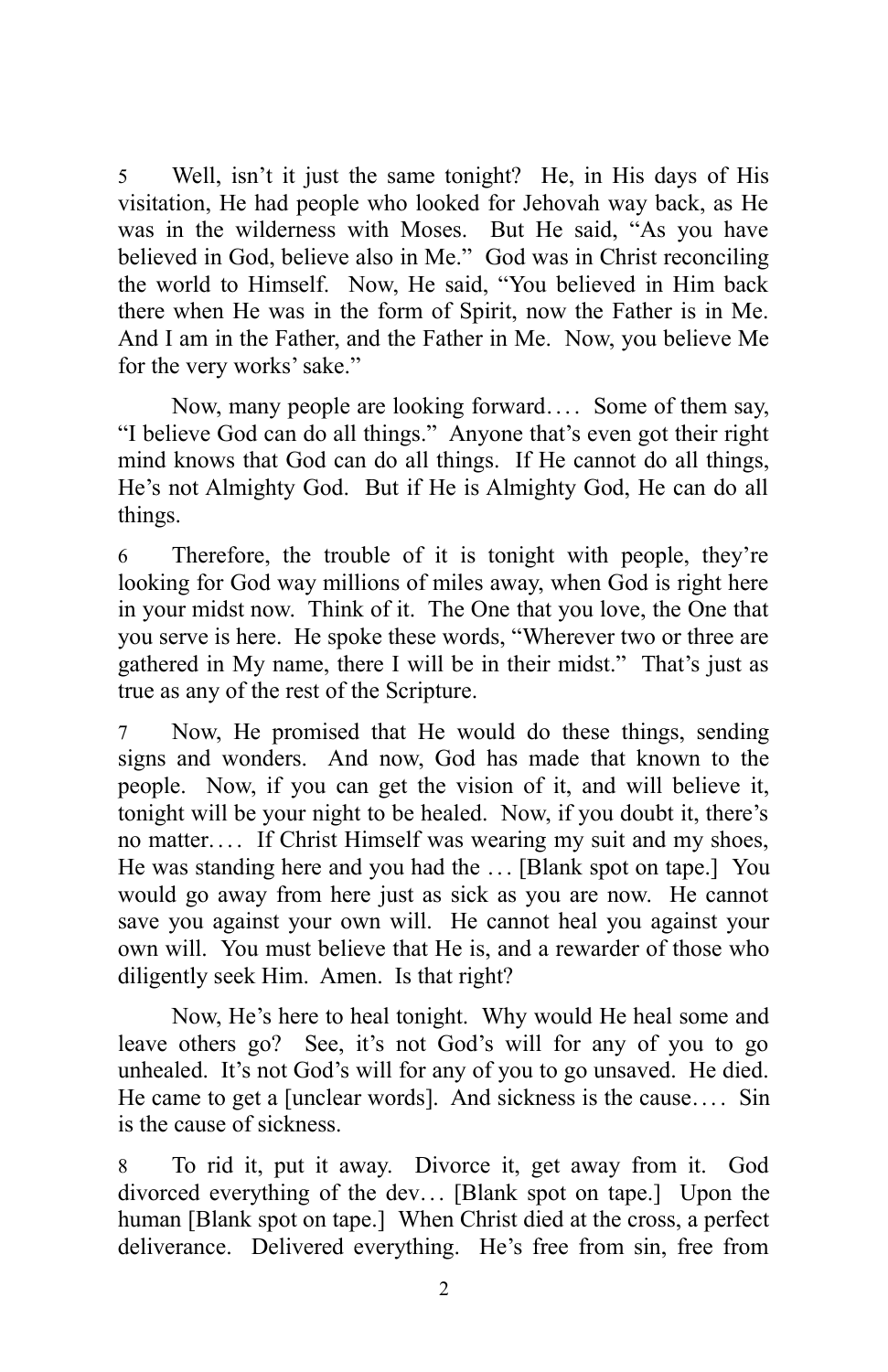sickness. Only through [unclear word] and Christ at the cross. Right. What would be the [blank spot on tape] to have God [unclear words] free him [blank spot on tape].

Now, in there, the minister was speaking before me, building the people around faith, preaching on the subject of the miraculous God.

He said, "Now, you've seen the eyes of those people who were born blind; standing here seeing, count the lights, and asking what they was, and different colors; deaf, dumb, cripples, people had been..."

One man come there from Texas with his wife in a wheelchair, had been there for sixteen years in a wheelchair. Flew her in by plane. And a few moments after she was prayed for, she was walking the aisles, a glorifying God.

The next night, the man come in the prayer line. I didn't know. I took hold of his hand; there's no vibrations. I looked up and he was crying. He said, "Now, Brother Branham, I guess I played the part of a hypocrite. But I understand you're a poor man. I want to give you a little offering to the Lord."

I said, "I don't receive offerings."

And he said, "Well, here is a little check...." Said, "Not just for saying the prayer." He said, "Look. That's my mother sitting there that was crippled for sixteen years."

I said, "Well, I never healed her. Christ healed her."

And he said, "Well, here. I just made out this check." A check made out for five thousand dollars. He was an oil man worthy of it. I tore it up. I didn't want none. Then, you see, what I want is your faith.

Look. In a few years from now, I will say within the space of five years, maybe a little longer, maybe a little less, your money won't be worth the paper it's wrote on. It won't be worth nothing.

Over in Russia today, they have their houses papered with thousand dollar bills. It ain't worth nothing. Confederacy. . . . That's right. And we're coming to the same thing.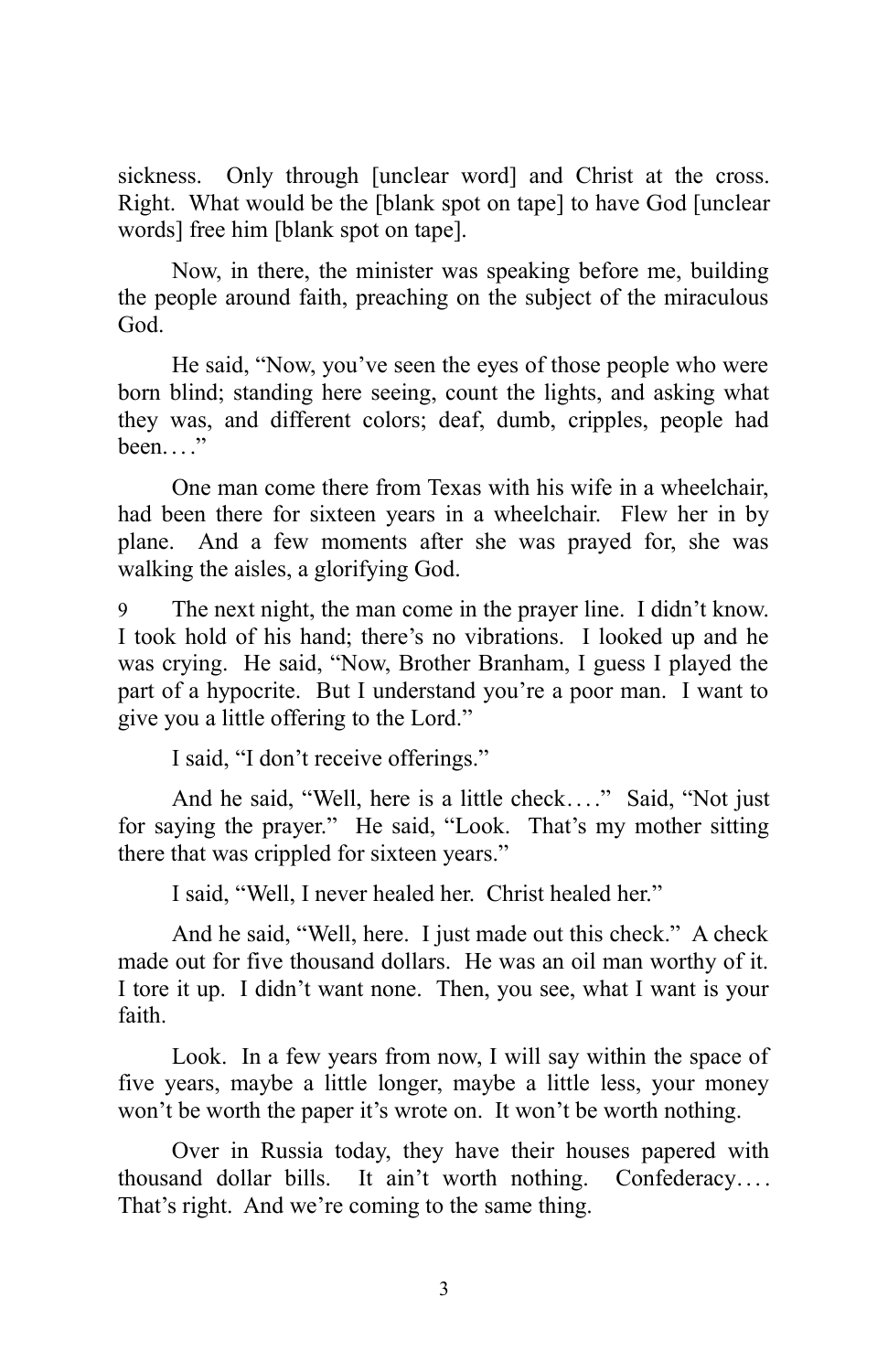10 A missionary here in Miami the other day was talking to me. He walked down the streets of London, England, where we were going to there at the London Hall. He said, "I had six hundred pounds in my pocket," which was dollars. And said, "My little girl wanted a little cookie. And those six hundred dollars would not buy that little cookie. I had to have a stamp first. It's rationed."

Mark of the beast.... No man can buy or sell except he that has the mark. And it's coming right here. You listen to it. You'll probably be seeing it 'fore I get back here again. It's right at the door, and we're near the end.

11 So don't think of money. Don't think of homes and land. Think of Christ who is coming. There's nobody can put hopes in anything else but Christ now. That's right. Everything, our whole future is on the coming of the Lord. That's right. That's the hope of those who are asleep, and we who are alive.

Now, notice this. Now, in that meeting there that this minister had spoke to them, upon a miraculous God; how that God came down. In the beginning and created the heavens and earth; how that He come upon a brazen serpent.

And then somebody, of course, when those claims was made, they said the . . . "Why, who ever heard of such." You couldn't prove it by the Bible.

But God told Moses to make a serpent. Why did He do that? That the people could have something to look at. Now, that's just human. That's just human for somebody to look at something. The natural eye has to see something.

12 Now, the serpent wasn't a healer. But God put His gift of healing upon that serpent. Do you believe that? He did. And now, if somebody looked, 'course wouldn't believe. But somebody looked and believed. And when they did, the serpent bite was cured. Then others begin to look and believe. They knew then that God was testifying through that serpent, that He was Jehovah-rapha, the Healer. And He's yet Jehovah-rapha, the healer. He's not the I was; He's the I AM, not something that was, something that is, now, present tense.

13 All right. Now, when they looked upon that brazen serpent, and they were healed, that was miraculous. Then after the days of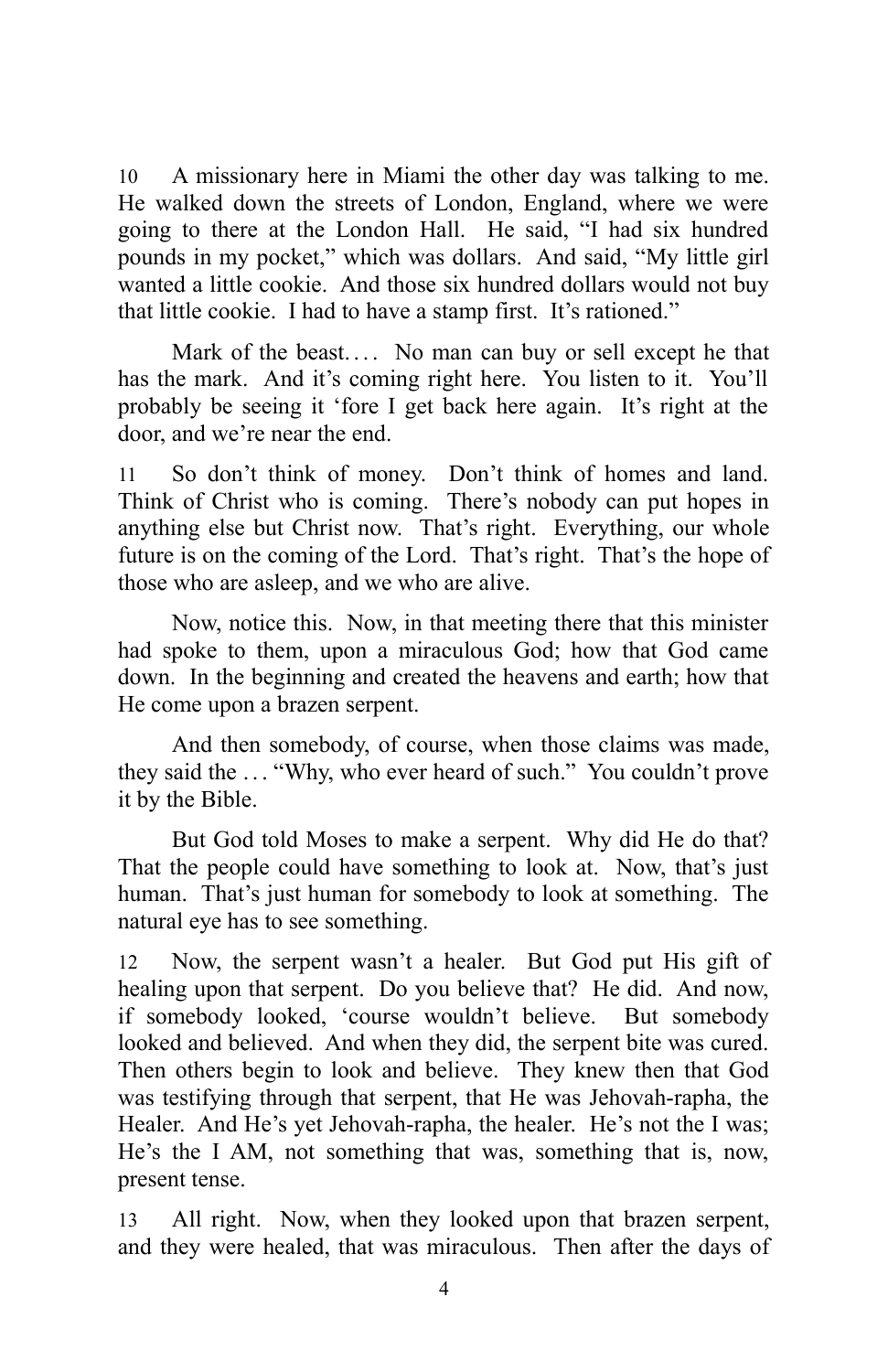the brazen serpent, He came down with His Angel upon the pool of water.

14 Now, look. That brazen serpent could not pray for anybody, could it? It could not lay hands on anyone, but they recognized God in that brazen serpent, His gift. The pool could not pray for anybody, could it? But God put His Angel upon that pool, and the people that recognized it, by getting into it, was healed. Is that right? Now, the miraculous God.

15 And then he went ahead to say that God came down and dwelt in Christ. God also sent His gift down in Peter, the apostle, also in Paul, even to laid in their shadows they were healed. Is that right? They recognized God--His miraculous.

16 And then he said, "Now, is it a strange thing, that the God back in the days that promised deliverance to Israel, after sojourning down there for four hundred years, He brought it to pass when the people's in need of healing or of deliverance. He brought deliverance to them. Now, the people of God is in need of healing. And God promised to send the gift. Isn't it a positive fact that God will keep His Word? Sure He will."

17 Then he said, "Man can make a claim of anything, but if God doesn't testify of it, it's wrong." He said, "Now has God...." [Tape quality for sixteen seconds is very poor so the text is not included.] I'd give anything I have if I could go in somewhere and sit down, and listen to an old fashion, Holy Ghost, godly sermon preached. Oh, my. [Unclear words.] But it seems like, when you get there, every thought's on healing then. And then pray for the sick.

I came up tonight and I heard them girls singing. I want to get here real early tomorrow night, hear some more of it. That helps me. It encourages me. I like to hear it. I like to hear good preachers.

I would love to've heard Jesus when He went down to the seashore that morning to speak upon what God was doing for Him. I would like to have heard Him that morning, wouldn't you? He went down, and the people pressed upon Him to hear the Word of God.

18 Now, look. Faith cometh by hearing, and hearing of the Word of God. Is that right? And He was the Word. In the beginning was the Word, the Logos that went out of God. And the Word was made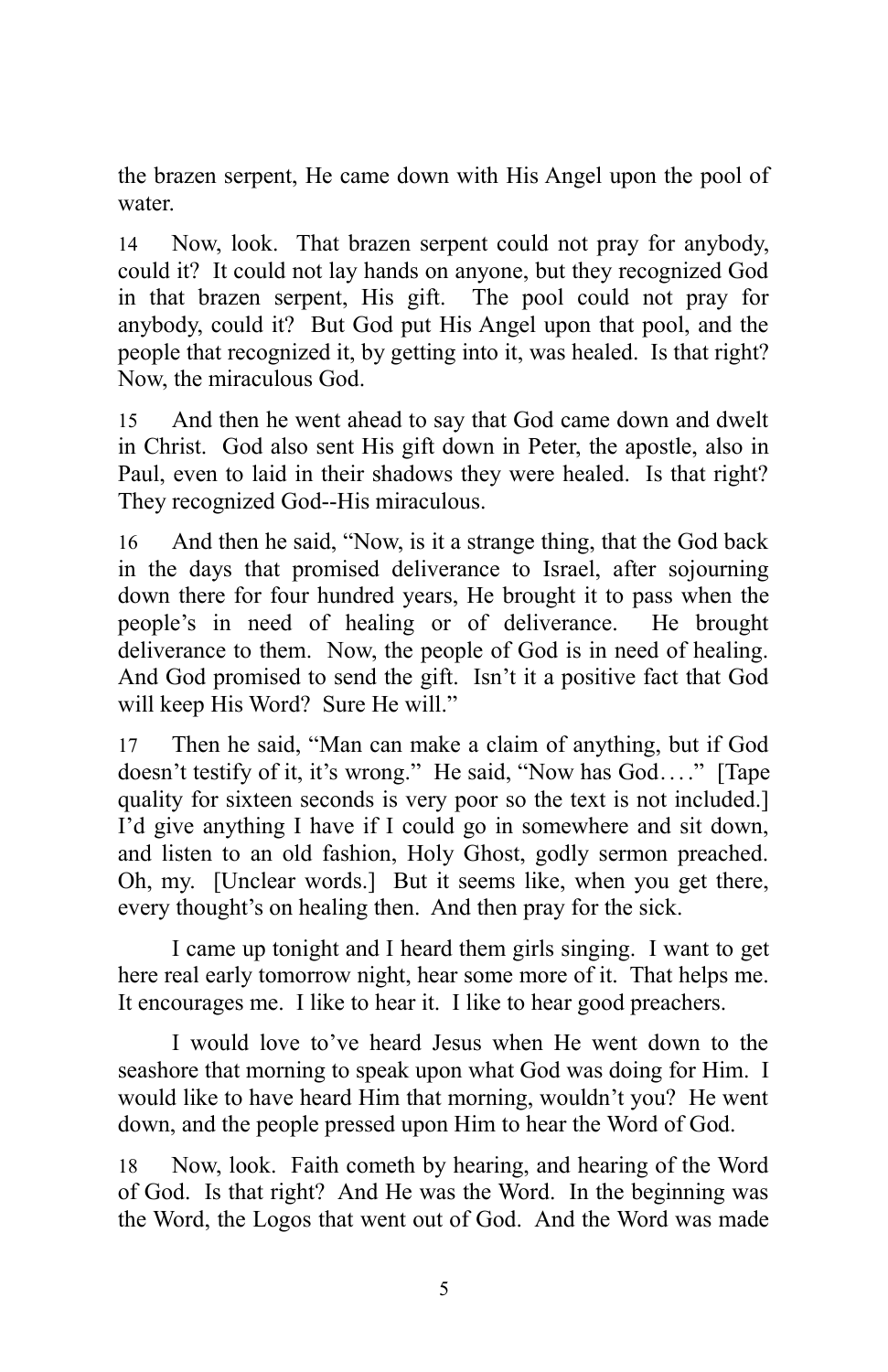flesh and dwelt among us. He was the Word of God manifested on earth. Do you believe it?

Here He goes. And they were standing there hearing the Word. Now, some of the sisters ... [Blank spot on tape.]

19 Didn't work on Him. They heard that there's going to be a meeting down at the river. So they went down to the river. Some of the brothers, they didn't go to plow that morning, or  $go...$  They went down to the river to hear Christ. There's some of them didn't believe Him to be Christ just like some of them don't believe healing today, to be a healing. They don't believe in the restoration of the gifts. That doesn't keep it from being so. Somebody's going to hear it. Somebody's going to believe it.

20 They didn't believe Him to be the Son of God, but God manifested Himself through Him and proved it by signs and wonders. He promised in the last days that there'd be a church of scoffers. We've got them. And He promised there'd be a church that signs would be following it. We've got it. That's right. So it was on one side or the other one, tonight. And each one of us in here are either on one side or the other. That's right.

Now, notice. Then, when they all pressed down to hear Him, there was two or three fishermen had been fishing all night long. One of them's Simon.

21 I always believed that Christ knew right then, just what was going to take place and He knew that Simon was up there. And it had been said.... They pulled all night and hadn't caught any fish.

I guess you people here, out here in the desert, don't know very much about fishing. But anyhow, it's the most discouraging thing to fish and don't catch nothing.

So they'd pulled.... I see a lot of them laughing. There's some fishermen here. So they'd pulled all night long and hadn't caught any fish. And there they'd set down washing out their nets.

22 And then I can hear Peter say to Andrew, say, "Well, there comes that divine healer down." They heard so much about Him. "Let's hear what He's going to say." I can see him; he sat down on a stump, you know, down, go down on the river somewhere. You know how some of the.... Fellow when he comes in the meeting the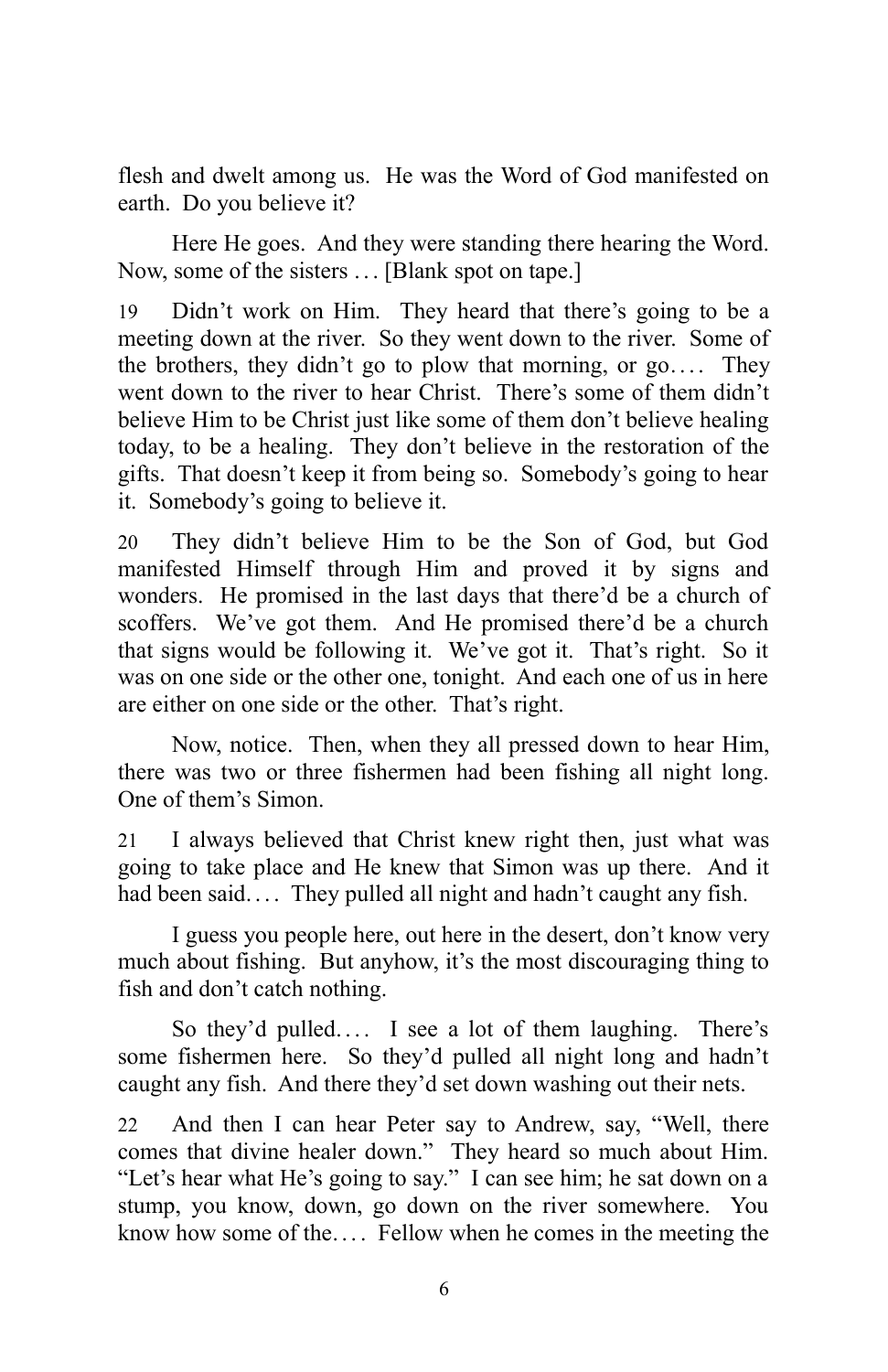first night, a little skeptic. Usually, as far back as he could get. All right. He set back there, you know, wondering what was going to take place.

23 I can hear Him begin to speak about how that God promised that He would heal the people through Him. Isaiah's prophecy was fulfilled. He was the One that was to come, the Messiah. He was speaking to them upon those subjects, telling them how God had healed by Him through other parts of the country. Now, He's healing right through Him then, bringing salvation, deliverance to the people, and so forth.

I can see the old apostles pick up chunks, move up just a little bit closer. Oh, my. I like to get just a little bit closer, don't you?

I can see him move back, say, "Come on, Andrew. Let's move up a little closer. Then first thing you know, He just left a chunk alone, got standing up with the rest of them. Listened to Him.

My, I like to have heard Him speak, wouldn't you? He spoke not like one of the scribes. He spoke with authority. And He begin to speak and tell the people, not what somebody else, but what "I." Now.

24 Now. And I can hear Simon say, "You know, there's something about that Man's speech that seems a little . . . [Blank spot on tape.] I like Him. I like the way He delivers that message." I can see him walk up a little closer. Then after Jesus had got through speaking, He was in Simon's boat. I can hear Him say, "Now, Simon...." Oh, my. I wonder what he thought. "Simon, thrust out now, into the deep. Launch out into the deep, and let down for the draught."

25 Now, that was kind of peculiar. "Go out there in the deep and let down for the draught? Why, look. We're fishermen. Now, we're just not somebody that has a line stretched on the banks, but we fish. We know what kind of.... How the signs are to catch fish. And we fished right through here all night long, and we haven't taken a thing. Just think, all night and haven't taken nothing."

Well now Peter.... Now, watch. Here's a test of faith. Now, I believe that God always puts people through a test of faith. Prove him first. Prove all things. And a real Christian enjoys a test of faith. I don't doubt He takes his [unclear word].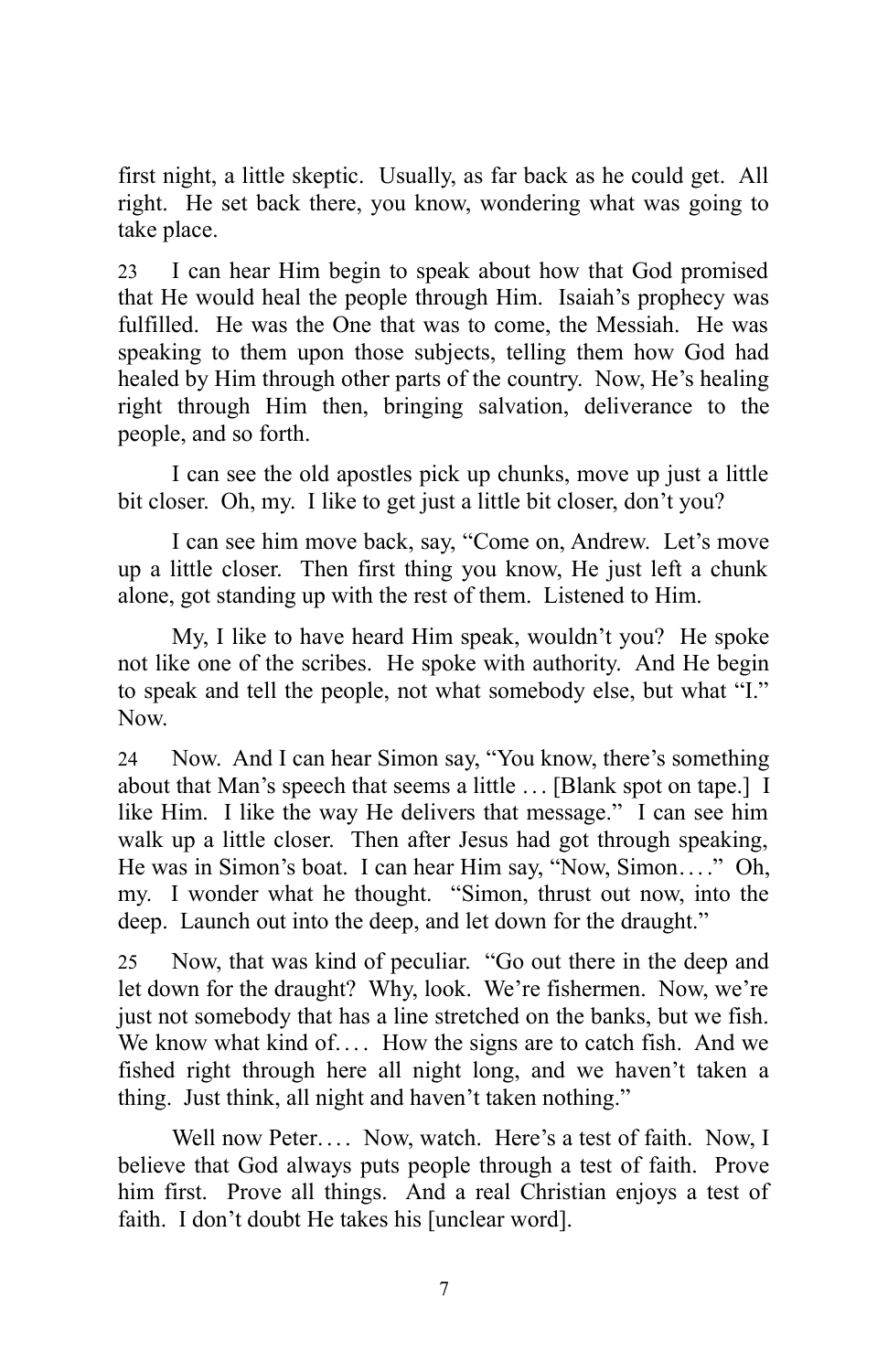26 Then when he come out the other side of the mount ... [Blank] spot on tape.] Isn't that something? I believe the apostle said that our trials are better than gold to us. Think of it. God might've let you get sick, in order that you might be a testimony, that He might heal you, that you can stand on His Word. Then when you reach the opposition, you can say, "I know." Beyond any shadow of doubt, you're. . . . (Oh, my.) Witnesses of Me in Jerusalem, Judea, Samaria. A witness is somebody who's really done something, been somewhere, and seen something. Is that right?

27 Now, remember. A witness has to be a witness, eye witness to know what they're speaking of. It can't be secondarily. If you go down here at the courthouse and say, "I seen a wreck on the streets," and you looked at it through a window glass, you could not be a witness. Got to be right there personally. You can't double see things, you've got to be a correct witness.

28 Now, isn't that a thought to think of now, sister, you sitting there with the blinded eyes, with the glasses on: probably bad eyes or you wouldn't even have the glasses. Now, isn't that something, to know that God let that sight get in that condition, that He might give a testimony? Isn't it wonderful? That we would know that He come up. . . .

29 "Why is he blind?" and they said, "Who sinned, he or his father?"

30 Said, "This case, neither; but that the works of God might be done." God wanted some witnesses. Now, He sent His gift of healing to heal you, that you would go out and be a witness, then stand the test of faith. Walk out and claim your God-given privilege. Sure. That's right.

31 Now. Then I can see as He said, "Now, thrust out into the deep, or launch out into the deep, and let down for the draught." Now, He was educating that man, so that he would know just how to. . . . After a while, he had a great trial, remember, many of them. But he had to be educated.

32 Now, maybe you have to be educated. Maybe that's why the sickness is on you, that God has to educate you to a place that He is, and a rewarder of those who diligently seek Him. Maybe that's what your faith is give to you. That's why the sickness come upon you, to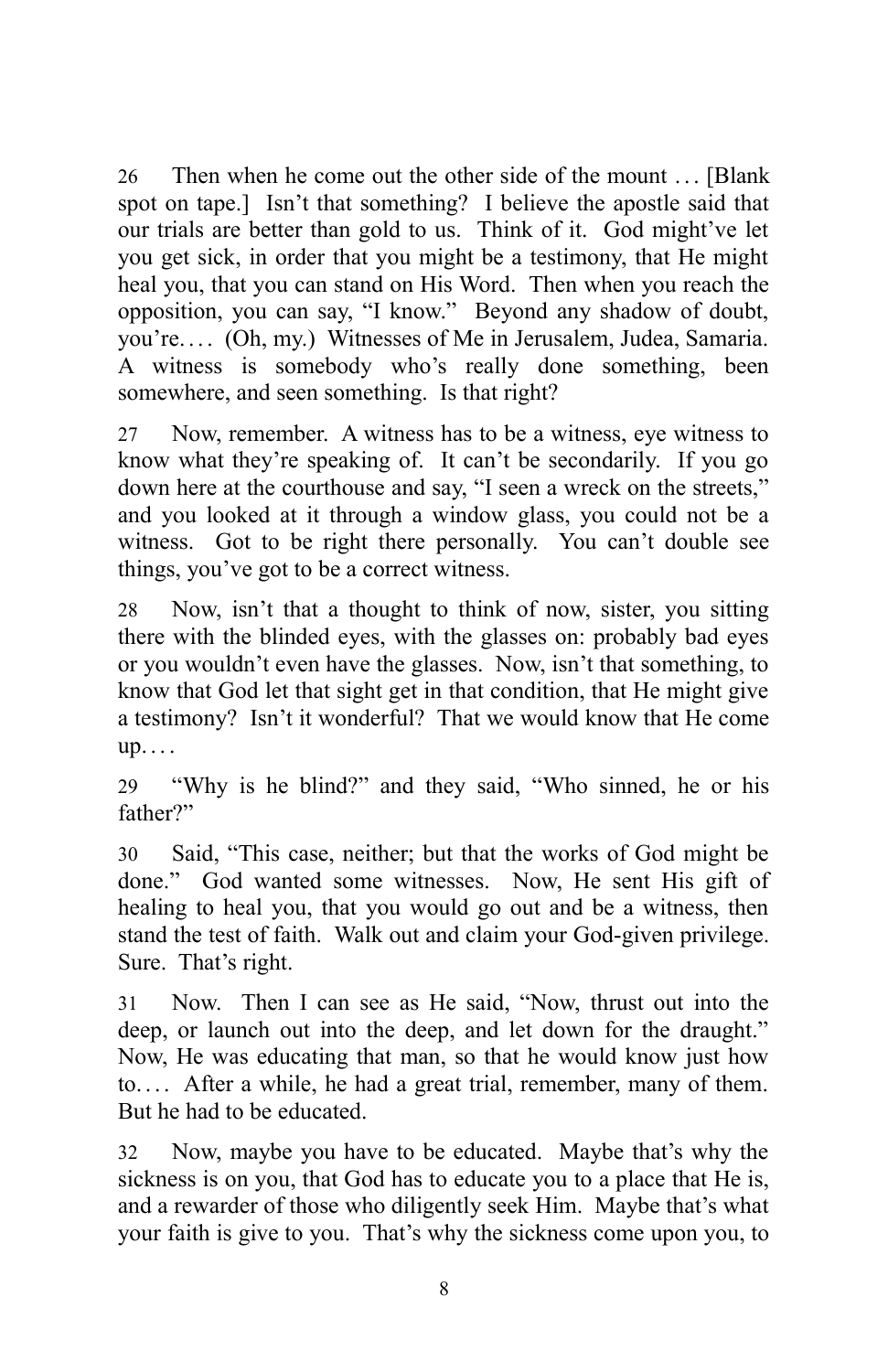test your faith. Then you can walk out here in Phoenix, or Douglas, or wherever you're from, and say, "I know. Nobody can tell me; I know He's a healer."

How many in here's been healed by divine healing, let's.... Do you know it? It's true. Amen. It's true. You are His witnesses. Oh, my.

33 Now, here we are. I want you to notice it. Then He said, "Launch out now and let down."

34 Peter said, "Lord, we've toiled all night long." We seined through these waters, in other words. "We've fished and fished, and we haven't even got one fish." Here it is, get it. "Nevertheless, at Thy Word, Lord, I will let down the net." See? "I know we've done everything humanly. Our knowledge, our ability, we're at the end. But at Thy Word, Lord, I will let down the net."

Now, look. You've probably been to doctor's. You had a operation. You've tried everything. You might've been through prayer lines before. But "At Thy Word, Lord, tonight I'm going to let down the net. I'm coming tonight to let the net down."

Well, you say, "There's no fish there."

"You seined through, Peter. You know you seined through all night, and there's no fish there."

If God said, "Let down the net," He will put fish there. See?

And I believe tonight, if the doctor says you can't be well, and the Word of God says you can be well, God can put anything. . . . He can put new cells; He can put new eyes, eardrums, whatever it is, He can put it there. Don't you believe it?

35 When He met Abraham, the 6th chapter of Genesis back there, He met him in the name of Jehovah, of God, the Almighty. Now, the word in the Hebrew is from the word "El Shaddai," which means "the breast, the nourishing," like the woman nourishes her baby. Abraham was ninety and nine years old, no children. His wife, Sarah, was past eighty. They had no children. But God told him, "I am El Shaddai. I am the breast. I'm the Almighty." In other words, "No matter how weak you are, I can nourish you back to health again. He's still Almighty God. He's El Shaddai tonight.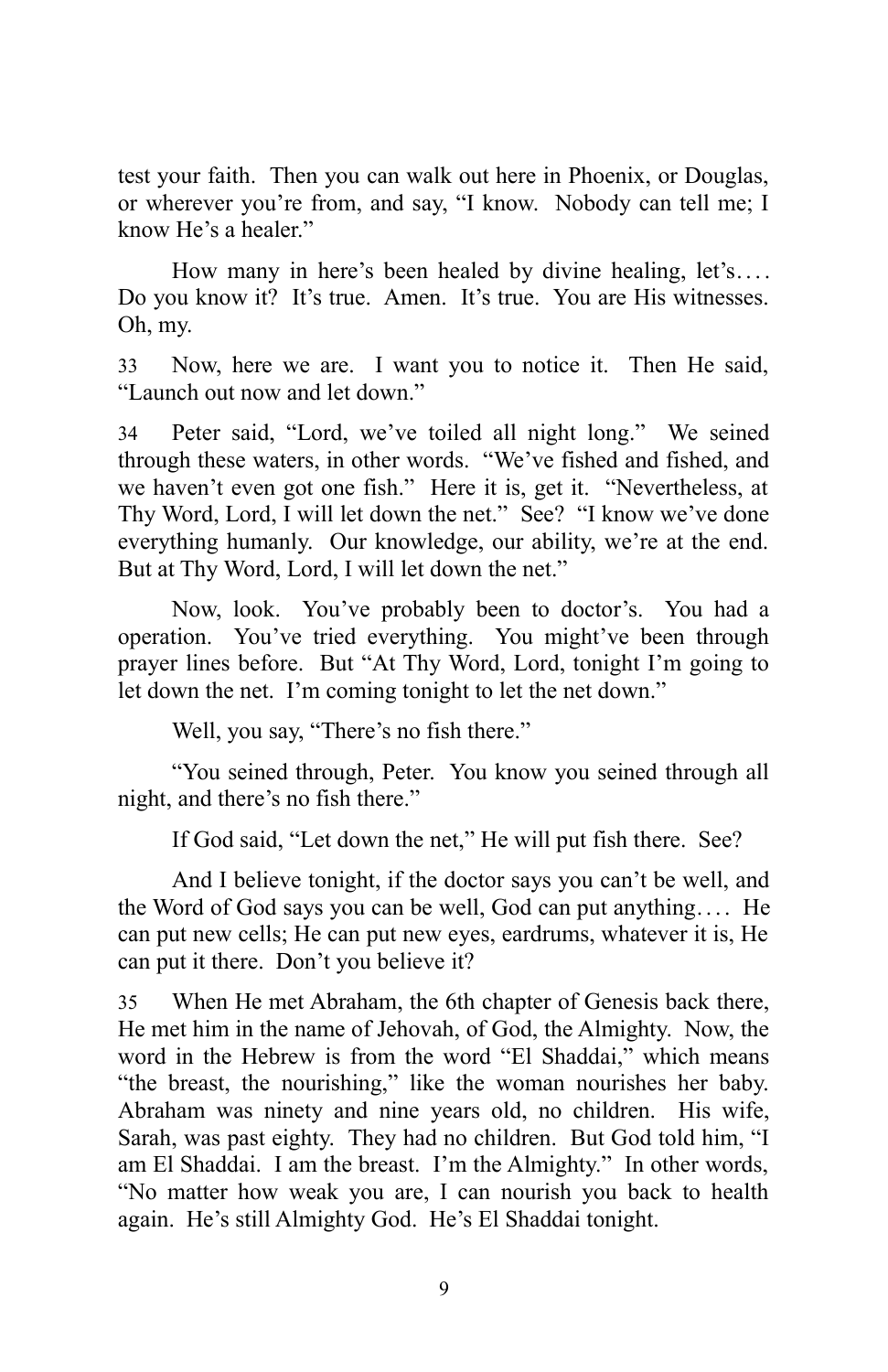You say, "I'm old, Brother Branham. Is healing for me?"

36 Yes. Amen. It's "whosoever will, let him come."

You say, "I belong to the Methodist."

I don't care where you belong, healing is for you if you believe it. El Shaddai, the Almighty. Let down the net, Lord.

You say, "Well, I'm old. Well, I've had this infirmity, this female trouble; I've had this for years and years. I've tried the doctor and everything. But at Thy Word, Lord, I will let down the net."

See, if you've got something to stand on.... The Word of God speaks of healing. It says there's healing. And it is healing [unclear words] and I wouldn't have the . . . as tonight, I'm going to let down the net  $\ldots$  [Blank spot on tape.]

There was woman with a blood issue. She'd been.... Spent all ... [Blank spot on tape.] ... for use with the doctors, and none is good. Some of them, of course even trying any farther. Maybe she'd been prayed for. Maybe she'd made the offerings ... [Blank] spot on tape.]

The prayer line was so great, she couldn't get through the prayer line, so she said in her heart.... Glory. "If I can touch even the border of His garment, I'll be healed." And she pressed through the crowd and touched the border of His.... [Blank spot on tape.]

Turned, and said . . . [Blank spot on tape.]

Peter said, "Behold the multitude...."

He said, "I perceive...." Has gone out [unclear words] friends, weakened.

He's still the same tonight.

37 The maniac at Gadara, his mind was gone. Everything, every hope was gone. He'd left his family. He was a maniac, into the wilderness, tombs, the graveyard, a real devil's hangout, an old dead place like that. All right. They still like them kind of places.

Notice. But he [unclear words] the doctors [Blank spot on tape.] They'd failed.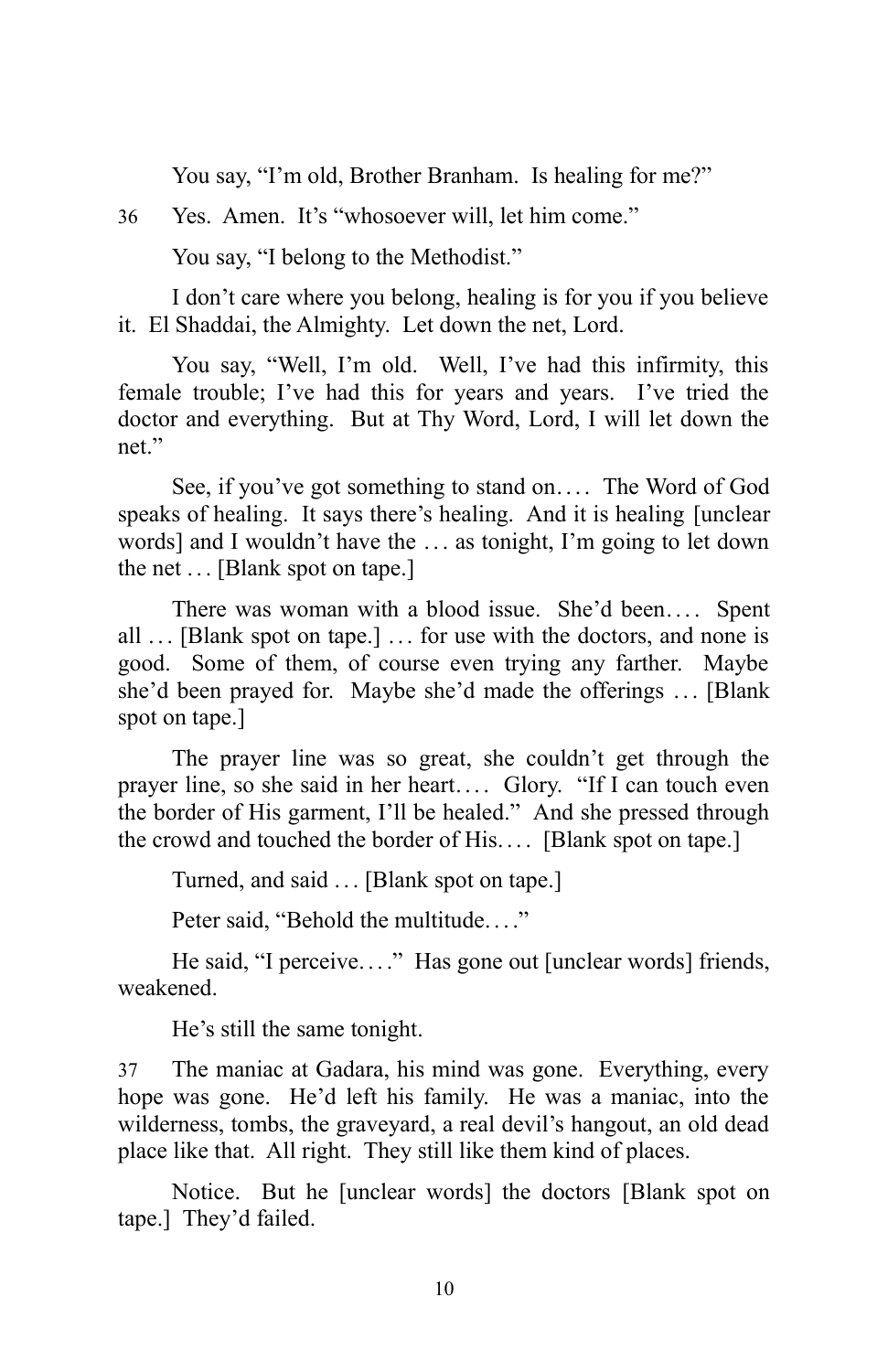Maybe he knowed that God ... that the Messiah would come . . . [Blank spot on tape.] his right mind.

38 He's still God tonight just the same as He was in that day. Friends, wake up. The hour [unclear words] His gifts, the power, the promise of God stands near tonight to whosoever will, let him come. If it'll work on others, then God testifies of that. And if God testifies of it, it's true. Don't let it pass by you. Take God at His Word. Yes, sir.

39 There was a man; his baby had died, his little girl, twelve years old. Jesus was on His road to Jairus to heal his daughter. And the message come that the girl's already dead, "Trouble not the Master."

I can see his countenance fall. My. He thought, "My girl is dead." He joined himself with the unbelievers. But all the time he wanted to believe Jesus.

40 There's a many one in this city tonight wants to believe the full Gospel, but they're afraid of their position. That's right. They want it. They're hungry to have enough salvation to holler, "Gloria a Dios." That's right. There's a lot of them like that. But the trouble of it is, they think more of their pride and their dignity than they do of the lovely Christ of God. Oh, my.

But He's here. He's still Christ. And He's proved Himself, that He'll give those the Holy Ghost that'll come God's provided way to receive it. Amen. That's right. Now, He will heal those likewise that'll come God's provided way to receive it.

41 Now, notice, at the great difference.... And these people now as they come along. This little old Jairus, his heart dropped; "The child's dead; trouble not the Master."

42 I can see those sacred eyes as they moved over, said, "Fear not; only believe." Oh, my. He knew where He was standing. He knew that child would be raised, for Jairus had true faith to come in the midst of all the doubters.

I can see them as they walked back. One of them say, "What'd I tell you about that divine healer? What'd I tell you about that? He went off down there now and he brought disgrace upon the church, and so forth."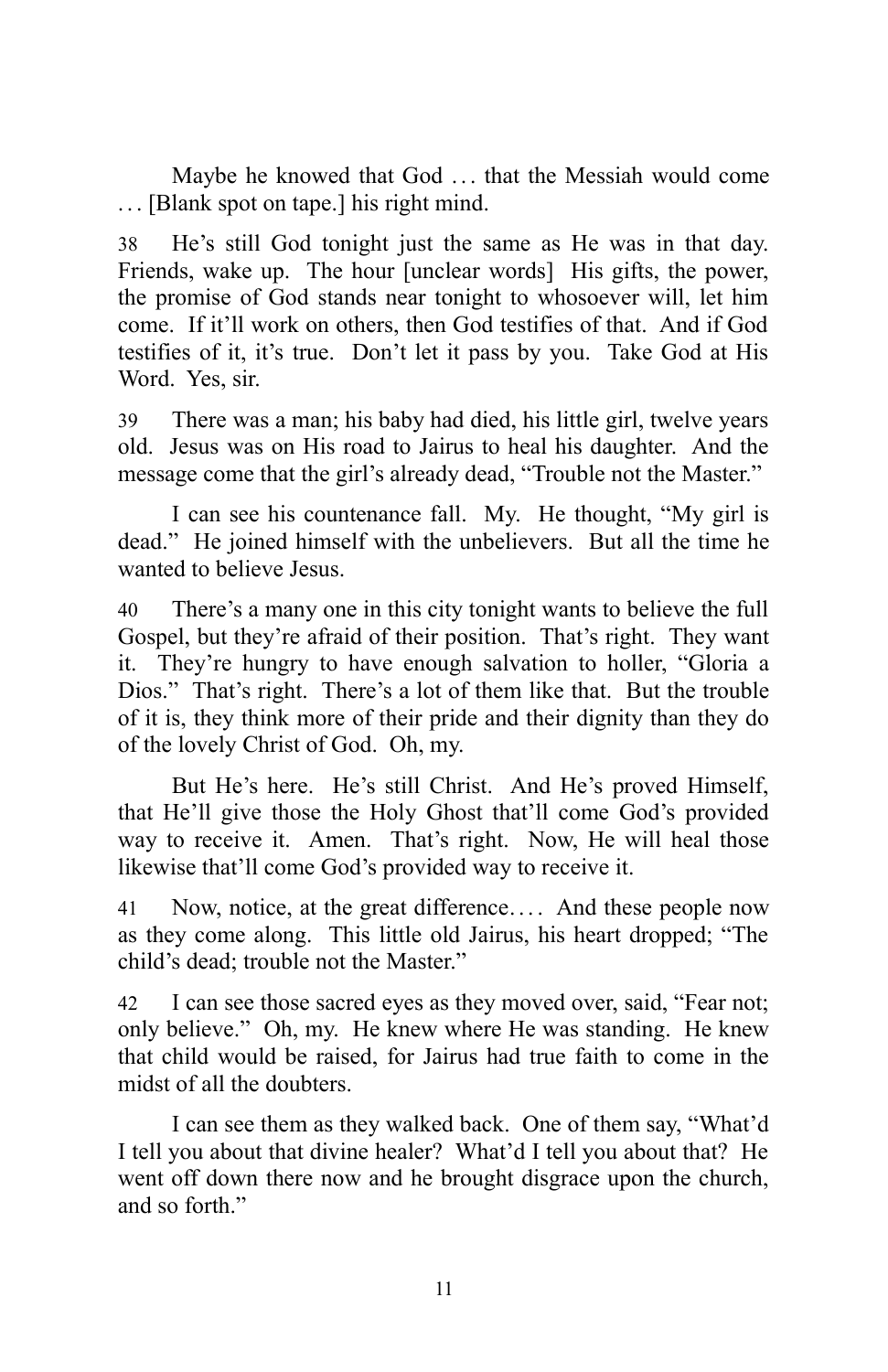43 But Jesus moved right on down the line. When He went into the room, He said, "The daughter.... The girl is not dead, but sleepeth." They laughed Him to scorn. They still laugh at Him. And He put them out. And today, those who laugh at God's eternal power, being omnipotent, they're put out of the kingdom. All right.

44 Then when they come to the place, He walked in, put them all out but Peter, James, and John, took the [unclear words] deliver. . . . For, look, all of everything there was gone. The human had pulled away. He knowed their faith. But He was possessed. Get it! It was power. Took from this mortal body of His, out into the spirit land, and called back the spirit of that girl, that had been dead for hours. Out into that land. . . .

I'm thankful tonight to be acquainted with that same One who can call the spirits from out of the spirit land back into the life.

45 And He was standing there, Lazarus' grave. All hopes was gone. Lazarus had been dead four days and was in the grave, stinking. Look at it. They heard that Jesus.... They went out [unclear words] I believe [unclear words] Born the virgin birth [unclear words] Almighty God [unclear words].

46 There was God raising the dead. Yes, sir. Said He hungered. When He come off the mountain, looked upon the trees, there was no figs to eat. They said He was hungry like a man. I know He was a man hungry when He was [unclear words], but when He took five sandwiches and fed five thousand, He was God. That's right. That's true. I know that to be true.

47 I know that when He was down there on the boat one night where, I guess, ten thousand devils of the sea had swore they would drown Him. He was laying asleep, tired, and weary from the healing services, laying in the back of the boat. God knows I have a little idea of what He suffered. Laying there so sound asleep. Even the waves and the wind could not wake Him up, He was so sound asleep. But then when He was laying there, He was asleep like a man. That's right. And when I seen Him raise--sleeping like a man, but raise, put His foot upon the brail of the boat, looked up to heaven, and said, "Peace." Then down to the earth--to the waves and said, "Be still." When He made the winds and waves obey Him.... He was a man sleeping, but He was God that stilled the winds and waves. That's right.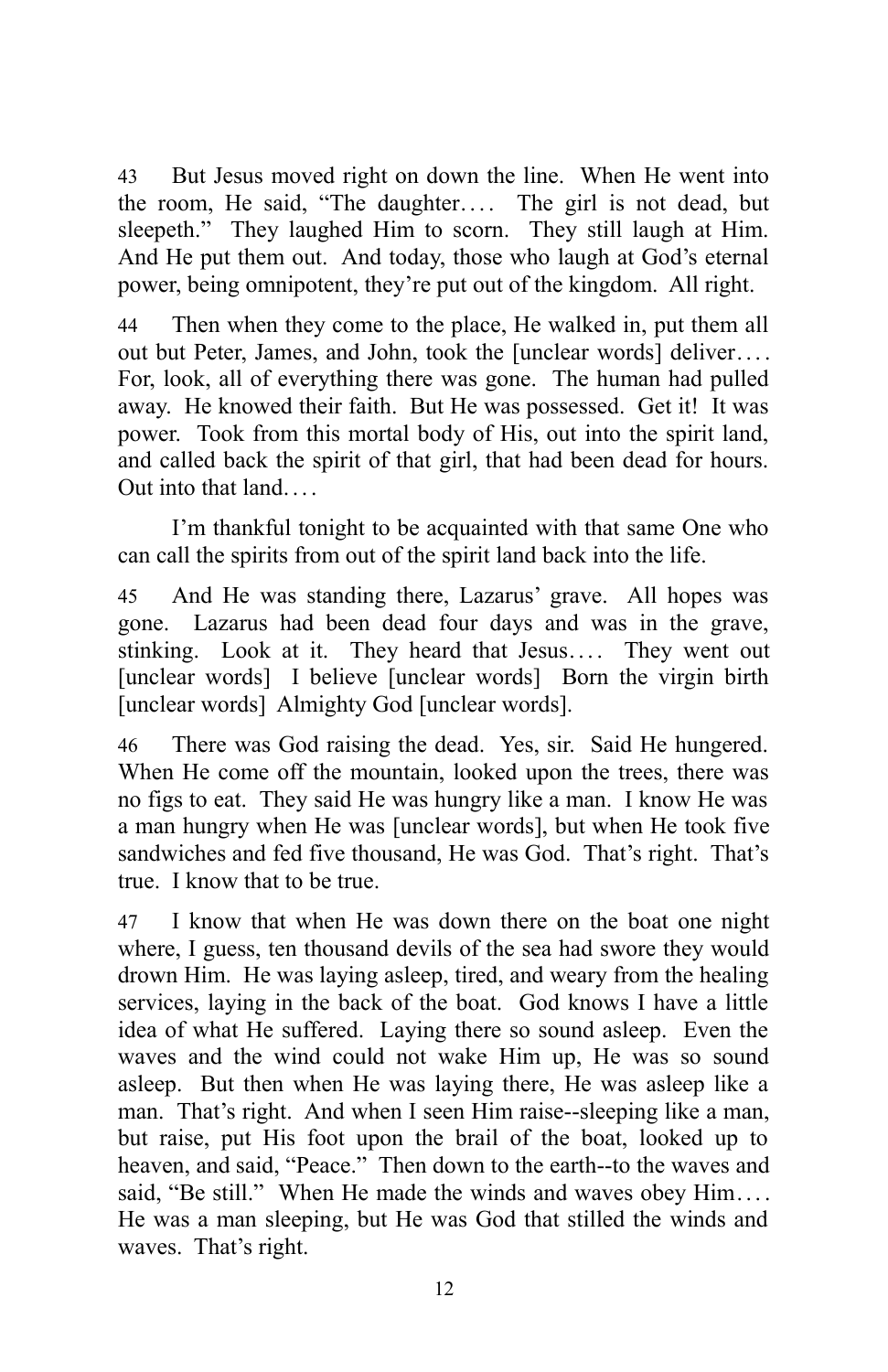48 When He was dying at the cross, crying, "My God, My God, why hast Thou forsaken Me?" He was a man in His death, but He was God in the resurrection. That's right. "Only I can have power to lay My life down, I have power to raise it up again. No man taken it from Me, but I lay it down freely." He was. He's still tonight.

49 When He was standing there at the side of the grave of Lazarus. I can see Him standing there as a man, frail, crying, and the tears running down His cheeks. Yet He knew He could raise Lazarus. But that was His human feeling for the people. And when He stood there by the side of the grave, He said, "Take ye away the stone." He knew that somebody had to do some part.

50 You got your part to do. [Unclear words] move the stone. Those two little frail women. And when they took away the stone, I can hear Him say, "I thank Thee that Thou hearest Me always. But for these who stand by...."

Look at Him. Here it is; get it. I can hear Him scream with a loud voice, way out there in spirit land, "Lazarus." I believe if He hadn't have called him by name, there'd been a general resurrection right there. And I believe it. That's what I think of Him. That's right.

51 He said, "Lazarus, come forth." Oh, my. Corruption knew its Master, the spirit, likewise. Lazarus had been dead four days. His soul was somewhere in eternity. I don't know where it was at; neither do you. We won't argue about that, where his soul was. But anyhow, it heard the voice of the Son of God. And a man that had been dead four days, stood up on his [unclear words].

He's the same yesterday, today, and ... [Blank spot on tape.] Do you believe it? "Nevertheless, Lord, at ... [Blank spot on tape.] I will let down the net."

52 Old Paul, at the end of his.... The saint, at the end of his journey, "I've fought a good fight, I've finished the course; I've kept the faith. Henceforth, there's laid up for me a crown that the Lord will give me at that day." Notice another thing, what he said there in his going away when he said he fought the good fight and everything. He said, "Oh grave.... Death, where is thy sting? Grave, where is thy victory? Oh death, show me where you got [unclear words] Where you at?" A challenge. "Come down, death.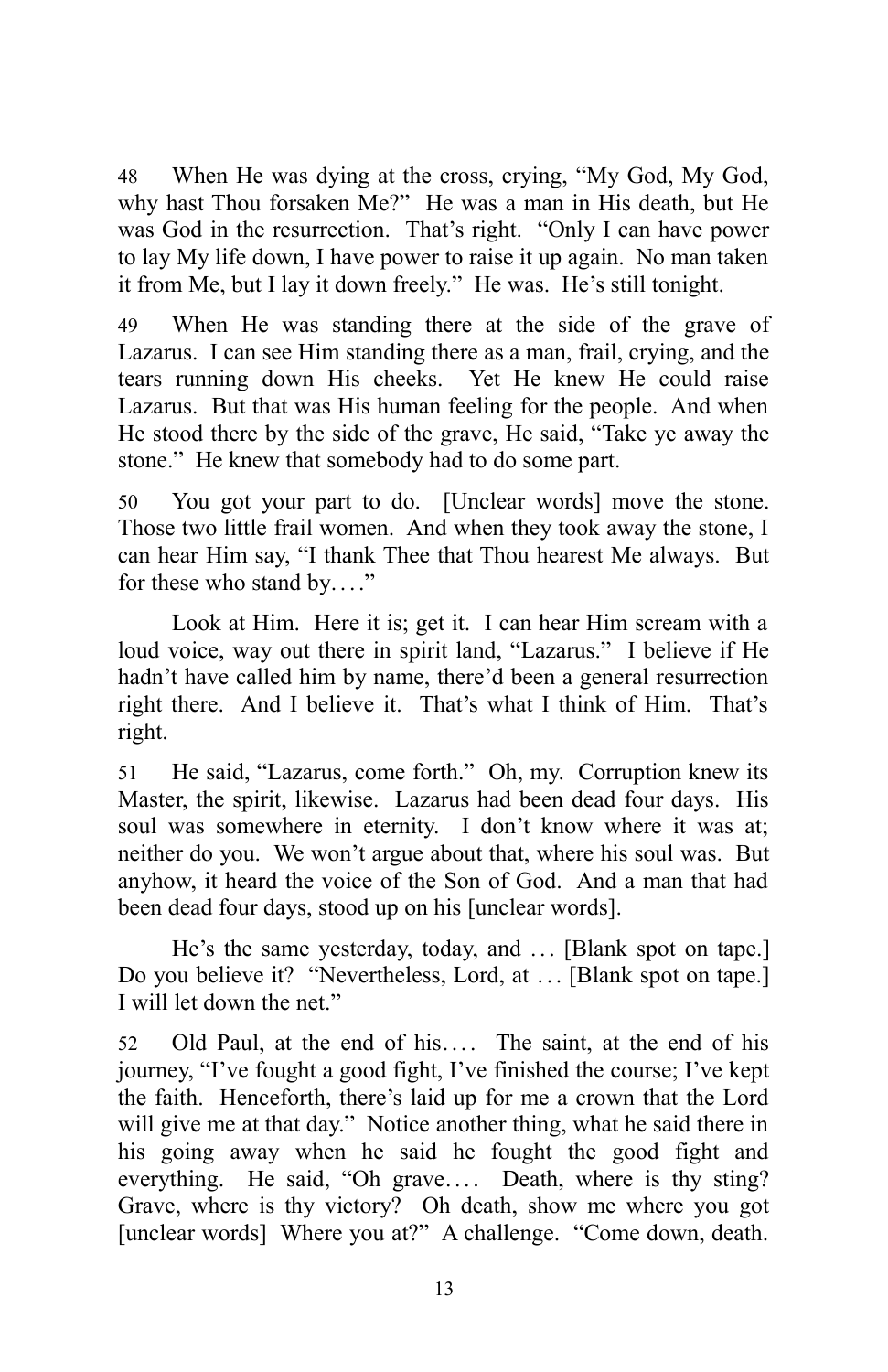See if you can scare me." Looked down and seen that six foot of mud laying there, said, "Oh grave, where is your [Blank spot on tape.] "Show me where you can show it to me." Say, "I've been told I can show you an empty tomb in Jerusalem." Amen! He's still Christ tonight. "Death, where is thy sting; grave, where is thy victory?"

May I add this with Saint Paul, "Sickness, show me your place to stand before our God [unclear words]"

But nevertheless, Lord, at Thy Word, I'll let down the net. I don't know how You're going to take my soul from here when the wheels of mortal life stand still, but at Thy Word, Lord, here I'm coming into dark eternity, trusting you. . . .

"I don't know, Lord, how that through a prayer of somebody, that You'll heal me. But at Thy Word, Lord."

You say, "That's in His Word?"

53 "These signs shall follow them that believe; In My name they shall cast out devils. (Is that right?), speak with new tongues, take up serpents, drink deadly things; and if they lay their hands on the sick, they shall recover."

"At Thy Word, Lord, here I come. I don't know how it's going to happen, but here I am." Don't try to figure out God, take Him at His Word.

There Peter up all the night and the boat tossed about. And the first thing you know, he seen Jesus coming. He said, "Lord, if it be...." [Blank spot on tape.]

". . . but ye shall receive. Come."

54 "Lord, I know it's probably forty fathoms deep here. I don't know how I'm going to walk. I know it's just as impossible for me walk on this water as it is on that air. I am not trying to figure out the chemical first. I'm not trying to figure out whether there's a board under there for me to walk on, if You told me to walk, at Thy Word, Lord, here I come." That's right.

If he could take Him at His Word, what about you tonight, after nineteen hundred years of tests.... Hallelujah. Why, brother ...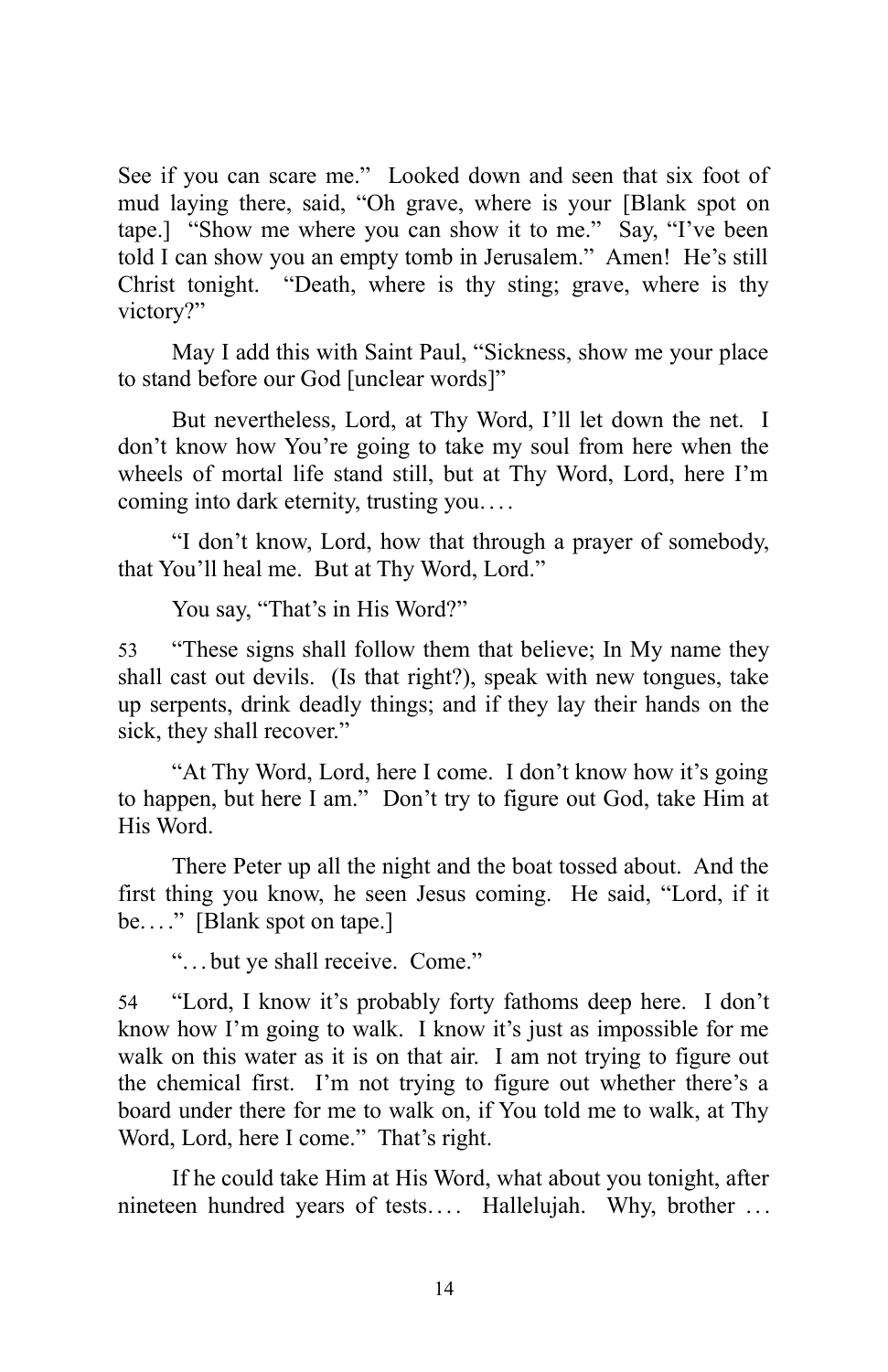[Blank spot on tape.] to figure it out ... [unclear words] "I'm taking You...." [Blank spot on tape.]

55 Some old boys one time that took Him at His Word, wasn't afraid. There was some Hebrew children down in Babylon. Daniel purposed in his heart he wouldn't defile himself with the king's meat: Shadrach, Meshach, and Abednego, also.

56 And there come a decree, that ever who would not bow down to a certain image, would be put in a furnace het seven times hotter than it ever was het. All right. Now, there come the test.

57 After you're prayed for, tomorrow, the next day's going to come the test. Don't you worry. Everybody in here that ever received the Holy Ghost, a few days afterwards, come the test. Is that right? When you're healed, that demon in there, the body of it begins to die out. The test is coming. Satan's going to try to return back. When the unclean spirit's gone out of a man, he walketh in dry places. He returns back, bringing seven other devils worse than he was. Is that right?

Notice. Let the house be garnished, and swept, and ready at that hour. Here it is, get it. He returned back. But he found the house garnished and swept. Then there the Holy Spirit in there to keep him away at that hour.

Now, these Hebrew children, I can notice them. As they were praying, they didn't pay any attention to the king; they didn't fear his command. They wanted to know what "Thus saith the Lord" . . . and they turned their faces and prayed just the same.

58 Notice, closely now. All right. The decree was made. Then if the king put his seal upon there, he must keep it. He's going to burn these three Hebrews up. I can hear Belteshazzar, or Nebuchadnezzar, rather, say, "We'll teach these holy-rollers what to do around here. We'll show them who's boss around here."

And don't you worry, but what that time's coming again. That's right. Right at the door.... Oh, my. You're living in the shadows now.

59 Notice. Watch. He said, "We'll see what will happen to these boys. We'll test out that Holy Ghost religion and see what it does. We will burn it out of them." Brother, it's been tried to be burned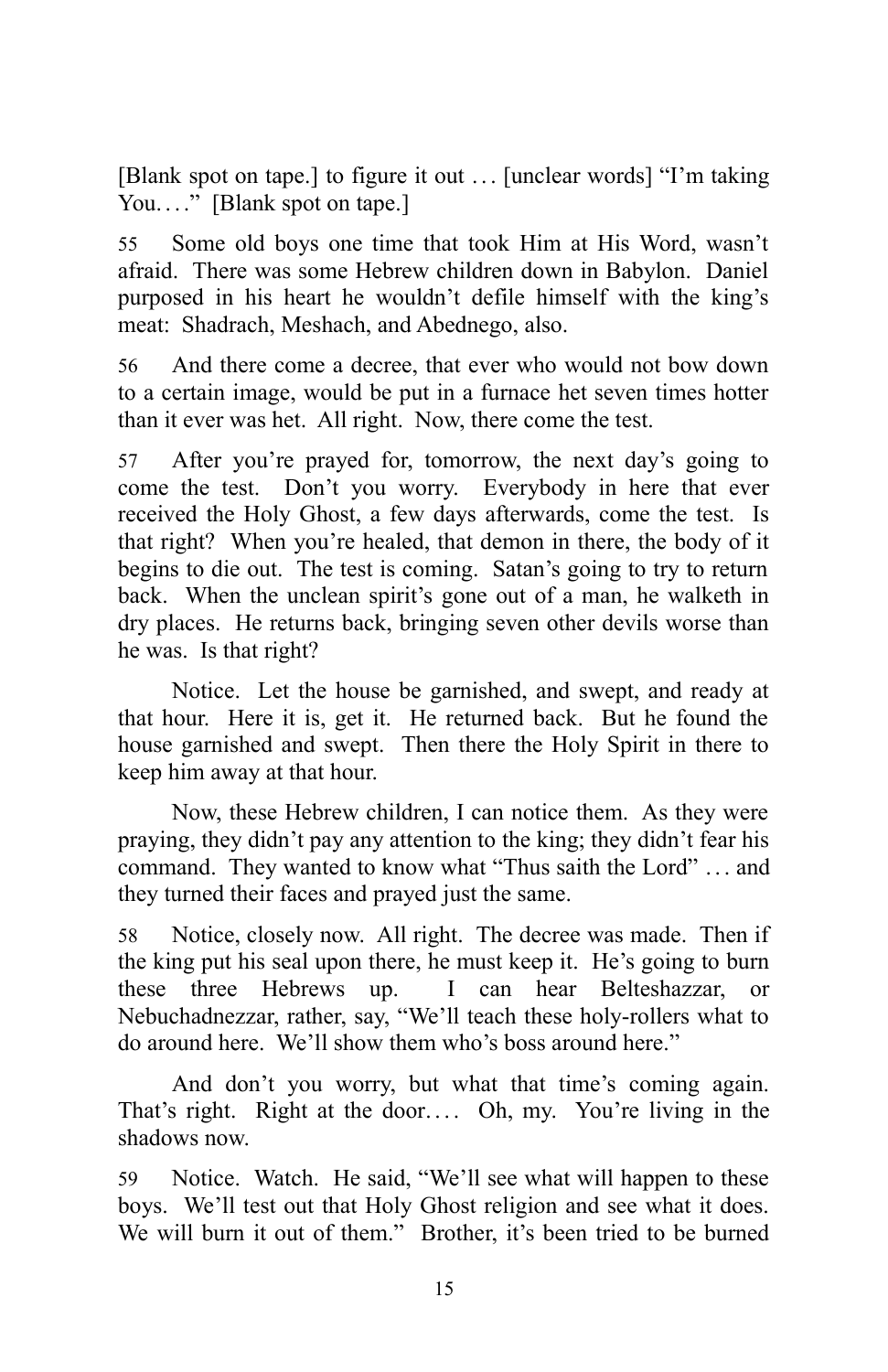out of a many a man. But you can't burn the Holy Ghost out; It's fire Itself. That's right. They tried to boil it out of John. But they couldn't boil it out of him in hot grease. That's right. You can't boil it out; you can't scare it out; you can't run it out; it's there to stay.

60 Notice. I can hear them say, "We'll throw them in the fiery furnace." I can see king Nebuchadnez... [Blank spot on tape.] highest robes, and set down, priestly robes around him. Said, "Now, watch them.... Watch them scream at the test." See if those [unclear words] after this healing meeting, too. [Blank spot on tape.]

Now, David didn't know how . . . "But at Thy Word, Lord, here I come." Oh, no matter how big the opposition looks, you meet me as a Philistine with an armor...." "I meet you in the name of the Lord God of Israel." There it is.

Satan says.... All the doctors says you're going [Blank spot] on tape.] I'm coming, claiming that he [unclear words] for this purpose. "I meet you right back. You can't have no power over me, for I am free. Christ, He makes me free."

I can see them walk on up there. Tie their hands behind them, march them down the death march into a fiery furnace. I see that scaffold go up to the top of the big pits. That morning was [unclear words] with blazes going up. I can see that great sight.

Notice just a minute now. Give me your close attention and pray. I can see them as they started up this pit now. I can see King Nebuchadnezzar sitting up there and saying, "Now, look. Watch them how they shriek and holler there when they get up there."

This time is shaky time. I can see.... First thing you know, Shadrach looked around at Meshach, said, "What do you think about it?" Begin to feel this heat coming on him. We'll feel it; don't worry.

61 I can hear it ... Meshach say, "Listen, I don't care. Our God's able to deliver us from that. But at Thy Word, Lord, here I come. That fire will probably ... could consume us like that. But at Thy Word, Lord, here I come. I will not bow down to anything else. I'm taking You at Your Word. I'm a coming."

All right. They walked a few steps farther. Oh, my. The heat was so great, till the men begin to get a sickening feeling. They was pushing them to [unclear words].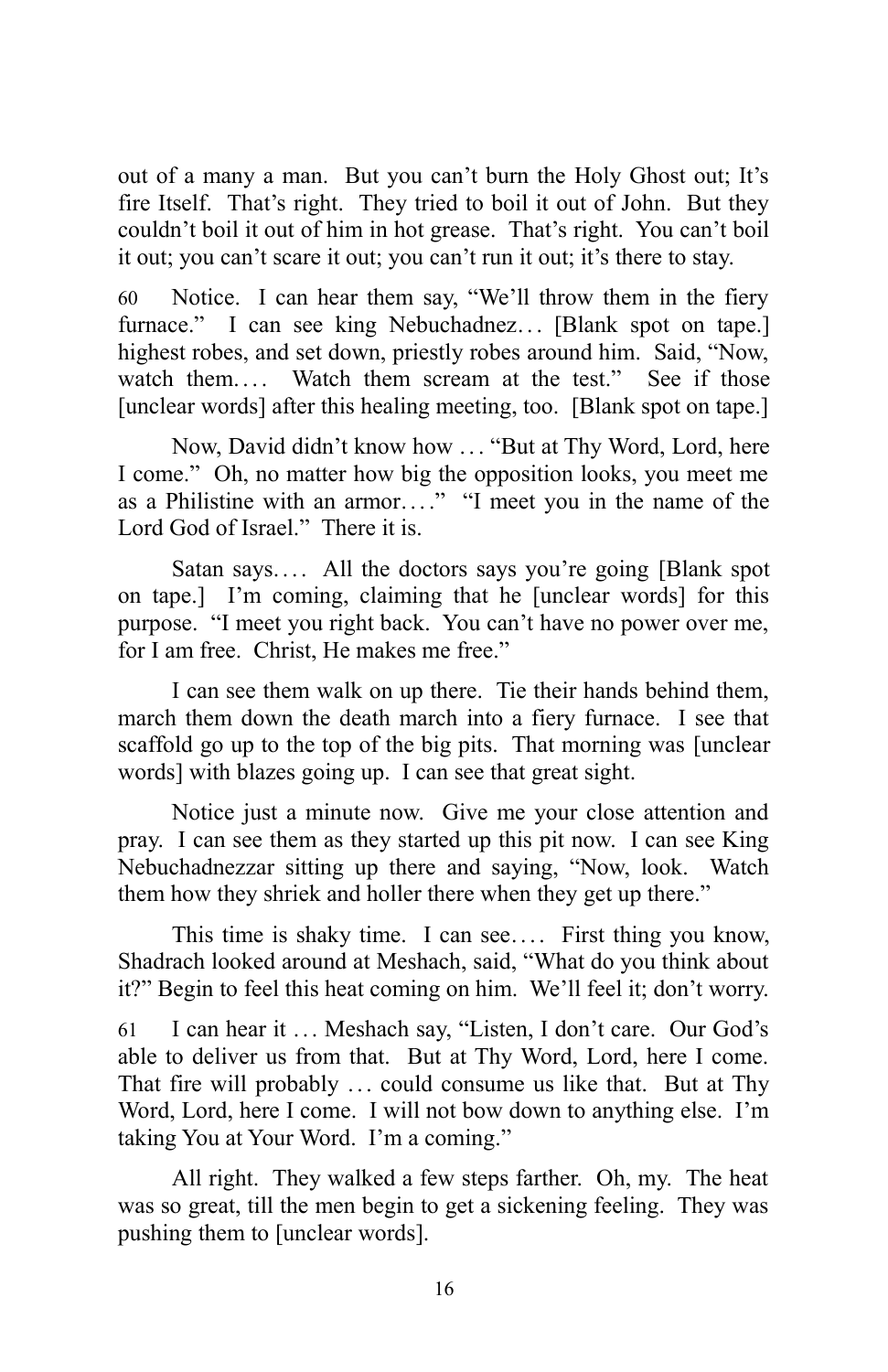The time come. I can see them begin to shorten their steps; the spears stick up a little harder. "Move on. Move on." I can hear Shadrach say again, "What do you think about it, Abednego?"

"Well, I'm taking God at His Word. We know that our God has done many things. He opened the.... [Blank spot on tape.] He brought us here. He's done those things."

And the God that lived in that day lives today. Tonight, friends, we've got hundreds and hundreds, even thousands of years of testimonies this side of that. Surely we can take Him at His Word.

On up to the fiery furnace. Right down, stopped, into the furnace they go. Looked like nobody's concerned.

Said, "What do you think about it, out there? What do you think about that religion now that you trust Jehovah? See if He will deliver you."

"Oh God, look at them remarks. Nevertheless, at Thy Word, Lord, I'm coming these next few steps." See them raise up [unclear words] God's always concerned about His people. Don't you believe it?

62 While there's something going. . . . Let's look up in the heavens and see if they ain't something going on up there the same time. I can see Him sitting on His throne looking down. I can see something coming to the right. What is it? It's an Angel. They call Him Gabriel [Blank spot on tape.] concerned in Babylon. He's concerned in Phoenix, tonight. There was three in Babylon; there's hundreds in Phoenix. He's here [Blank spot on tape.] prayer line [unclear words] at Thy Word. I will have to be judged for what I say. You'll have to be judged for what you believe.

Notice. I have seen them all night [unclear words] them world [unclear words] the wicked [Blank spot on tape.]

63 See the powers. "And I turned over a mighty--and turned on all the water faucets there was in all the deep, and I flooded the earth and drowned everything that was. Let Me go down there. I'll wash Babylon off the...." I believe He could've done it. Don't you? He had the power to wash Babylon off the face of the earth.

I can hear the Majesty say, "Yes, Woodworm, You can. . . ." [Blank spot on tape.]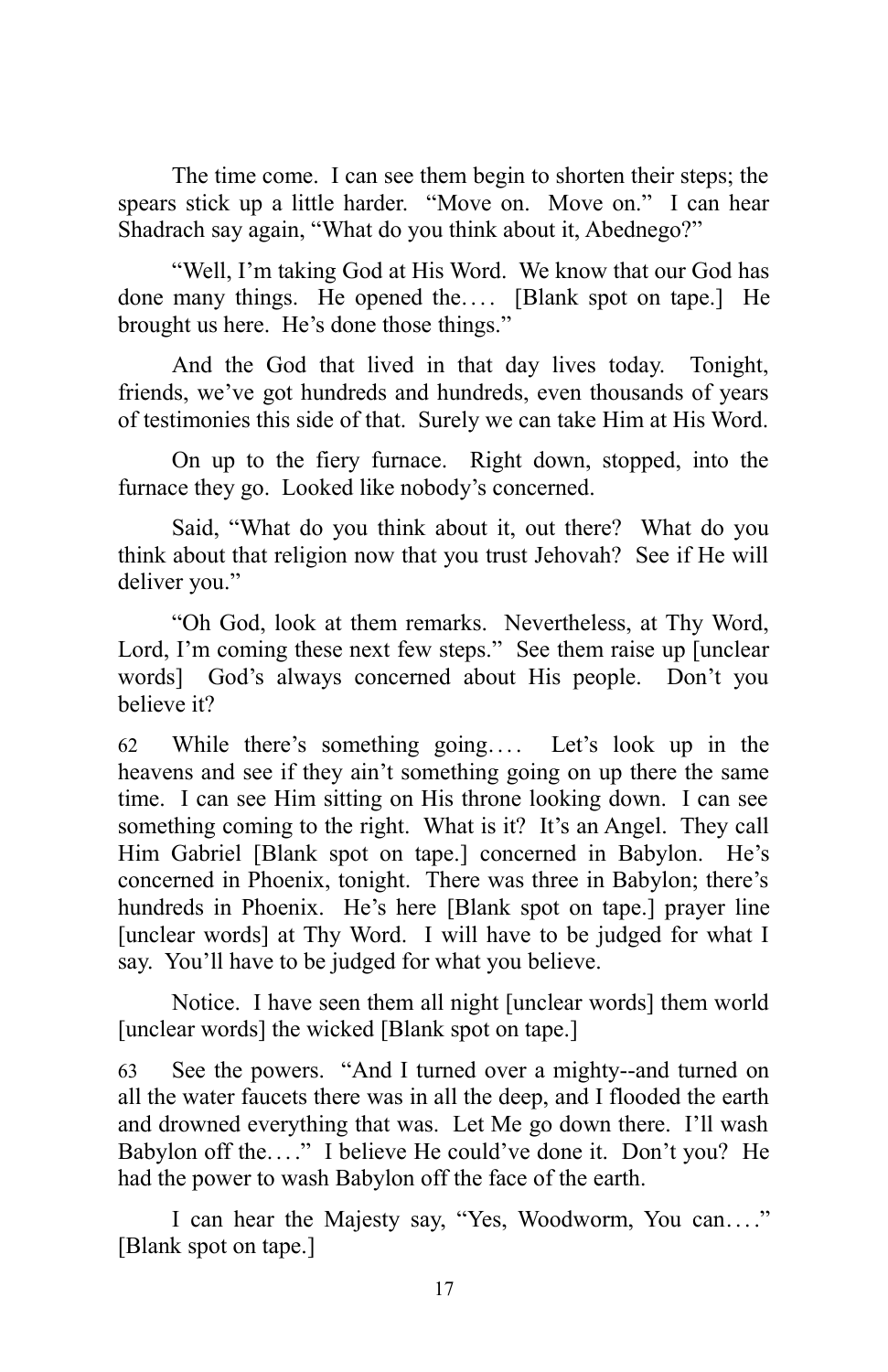64 Sister Morgan's here. I believe she's one step . . . [Blank spot on tape.] See them raise off the ... [Blank spot on tape.] the final steps. A king [unclear words] of the saints [Blank spot on tape] raised off His [unclear words]. I can see Him stand up there upon His throne. I can see Him say to a big white cloud out there [unclear words]. I can see Him say, "Come here east wind, north wind, west and south." Called the four winds [unclear words] towards the earth." Everything in heaven obeys Him. [Blank spot on tape.]

65 Let our hearts be [unclear words] We're afraid to take Him at His Word. Said, "Come here." How do the winds do it? That's not for me to question. Down along the throne came this big white cloud. I can see Him step out on this big white cloud. Glory to God. Like the ... [Blank spot on tape.] lightning. He say, "East wind, north wind, west and south, I'm going to drive you into Babylon this morning. I see our brethren is in need. Woodworm, I can't let You go. Gabriel, I can't let You go. I'm going Myself." Amen.

I can see Him speed across the sky [Blank spot on tape.] Last, He picked the time.

And about the time they took the last step.... And, "At Thy Word, Lord, here we come." [Blank spot on tape.] Hallelujah.

66 He's still Christ tonight. Don't be scared. Take Him at His Word. "Nevertheless, Lord, I will just take ... but at Thy Word, here I come, Lord. I will take You at Your Word. Here I am, Lord. I don't know how I'm going to take this last step. I know the doctor says I'm dying, ... at Thy Word, Lord, here I come." You don't know how ... [Blank spot on tape.] "I'm not trying to test how it can be done. Lord, at Thy Word, here I come. Nothing in my arms I bring; simply to Thy cross I cling. I'm taking You at Your Word."

67 Shall we bow our heads. O God, have mercy tonight. [Blank spot on tape.] Enough ... You're standing here. Thou has been the Healer through the ages. You was the One that said, "These signs shall follow them that believe." The last words that was spoke from Your lips [unclear words] before You departed from this world. The last words that's recorded in the Gospels, You said, "They shall lay their hands on the sick, and they shall recover."

68 O God, the Scriptures said You ascended on high; You give gifts to men. Some nineteen hundred years is gone. Won't ...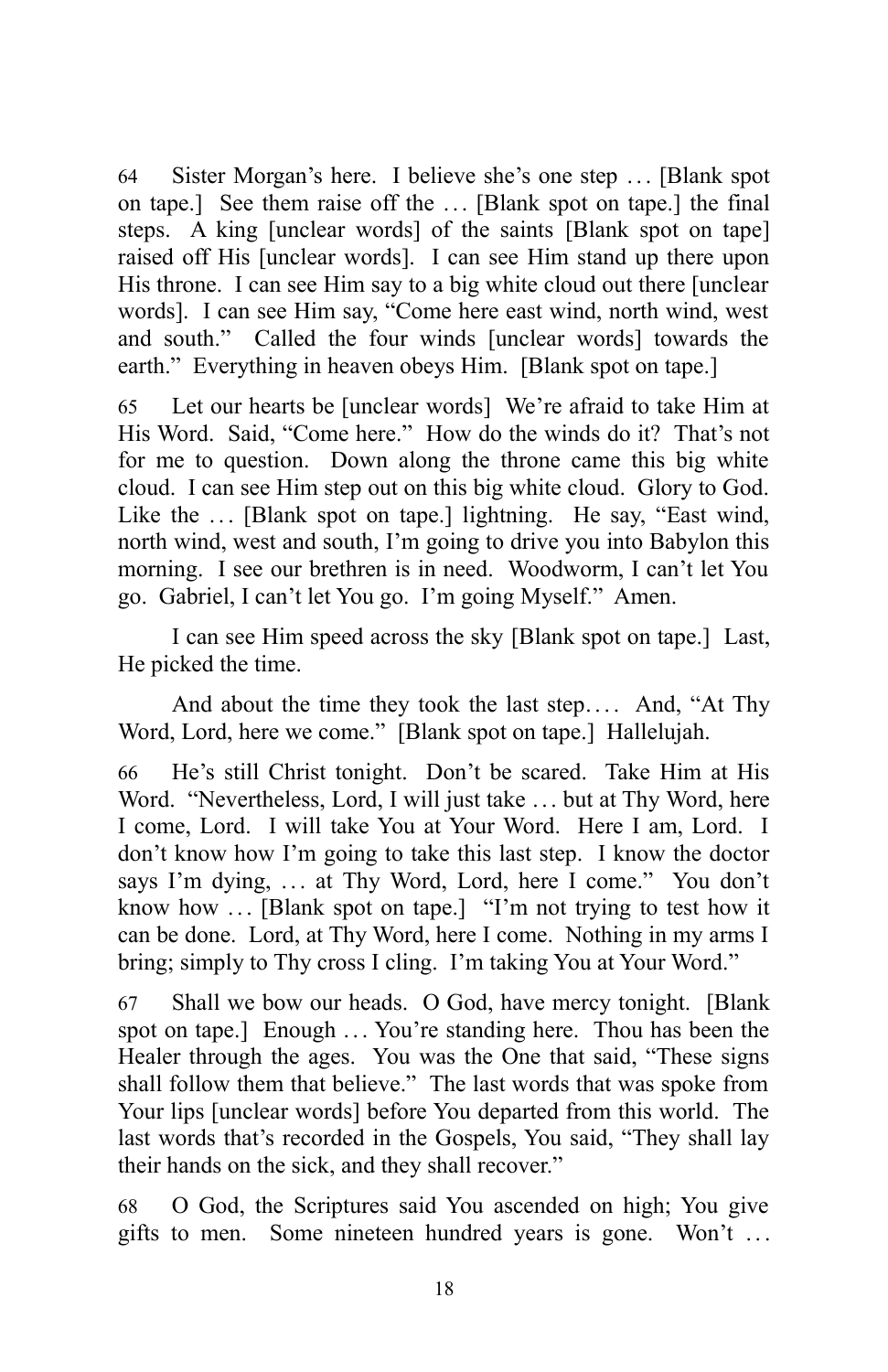[Blank spot on tape.] from the tree of life, for You ... [Blank spot on tape.] let  $\ldots$  people go  $\ldots$  [Blank spot on tape.] O God  $\ldots$  [Blank spot on tape.]

[Congregation sings in Spanish. A minister speaks in Spanish.]

69 I do not know, I have to be honest ... with what's standing before me. Now, you know [unclear words] them diseases are demons. You call them cancer, pneumonia, tuberculosis. Jesus called them a devil. Now, anybody knows that the word *devil* means "a tormentor," not tormenting your soul, you're free from that by your Gospel preacher and the Word of God. Is that right? I'm not for that; I'm not a preacher. I come for healing of your body.

Now, to rid that tormentor, you can't.... You'll never be saved and receive the Holy Ghost, unless you believe the Word of God and the man that's preaching it. Is that right? That's the way you get healed, the same way.

Now, I'm going to pray for as many as I possibly can in these next thirty-five or forty minutes so you can get. . . .

And tomorrow night, bring all your sick. We're going to stay right here until everyone's prayed for tomorrow night, because the next night.... Tomorrow night your last ... [Blank spot on tape.]

70 And I want to see everybody. All you dear Spanish people who's got your people around close, they can't get in at Tijuana now. They called me today from Oregon, up in there, to see if they could get a white man to come into the prayer line at Tijuana. Only one promise of the white people at Tijuana, that's one man given to the Spanish people. So now, you come in....

And I certainly thank God for the hospitality and the friendship of these Spanish people who's permitted all to come together. Yet the meeting was just for the Spanish. We love them, don't we, white people. Is that right, everyone?

I tell you, friends, I have not seen the faith amongst my people that I have seen here. That's right. That's true.

71 And I'm just.... Oh, I wish that I could get down in Mexico for a while. But they won't permit it still, on account of the riot. But if I could just get down there a little while with Little Joe, or somebody here, who could interpret it for me, and I could just stay a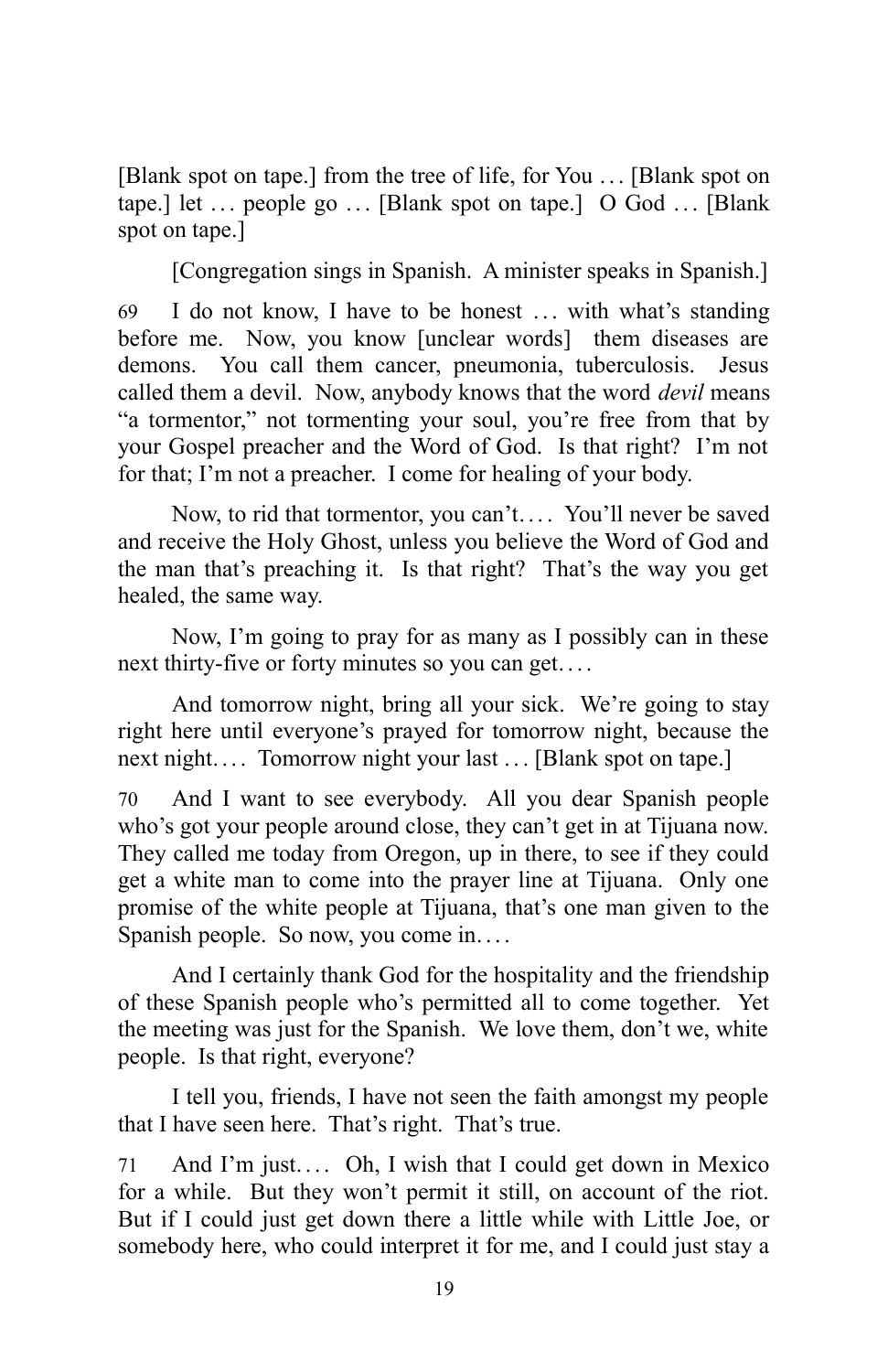little while. Oh, my. I believe God would turn the nation upside down. I believe it, because they're.... The Catholic people are taught to.... Is there a Catholic in the building? Let's see your hand if so. Sure, there they are, plenty.

Now, watch. Fine. Catholic is taught to believe what his priest says is right. Is that right, friends, Catholics. I know. My people were Catholic, was born. . . .

Now, notice. Listen to this. You see, the protestants just believe it. Yes. If they don't believe in this church, they'll go over to that one. But Catholic, as long as he's a Catholic, he has to stay. I know.

72 They're taught to believe. They believe divine healing. And here, they're taught to believe a man, to believe what he says is true. Therefore, when they come, and I tell them this, then they see a set of cross-eyes straightened, or deaf ears opened, they know that has to come from God, and they'll believe it. They'll just sometimes fall prostrate right at your feet like that.

You never see them come by humbly and appreciative. Oh, my, that's where God moves, right in that channel. It's wonderful, isn't it? Certainly. God is making up His jewels. You understand what I'm speaking of.

73 Shall we bow our heads now for prayer. Father, realizing that I be afraid to step into this realm now, without You would hold my hand.... Now, my mind is going back to around two years ago, when in the room that night, that Angel of God came walking in there and said, "You've been borned in this world to take a gift of divine healing to the people. Many will not believe you; yet many will. If you'll be sincere and will get the people to believe you, not even cancer shall stand before your prayer."

74 Angel of God, I do not see You. But I know that You are standing near. Please, Thou knowest my heart, and know how I love these people. Stand by me tonight. And may not one go through without faith. And I know that Your words have been true. I've took You at Your Word, for You said You were sent from God. I believed You. And You've stuck by me. You have confirmed the Word with signs following. Now, again tonight, in this March the fifth, this